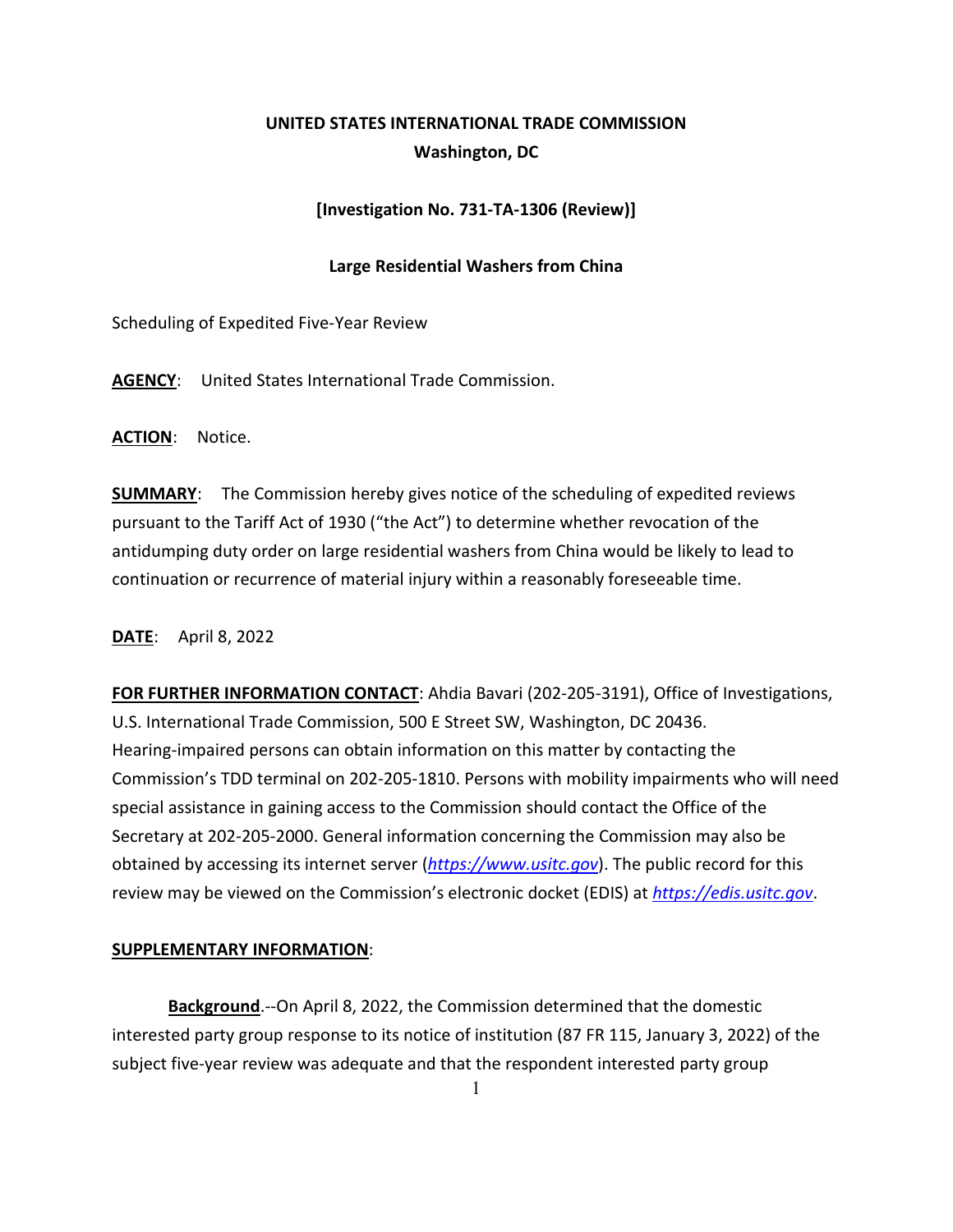response was inadequate. The Commission did not find any other circumstances that would warrant conducting a full review.<sup>1</sup> Accordingly, the Commission determined that it would conduct an expedited review pursuant to section  $751(c)(3)$  of the Tariff Act of 1930 (19 U.S.C.  $1675(c)(3)$ ).

For further information concerning the conduct of this review and rules of general application, consult the Commission's Rules of Practice and Procedure, part 201, subparts A and B (19 CFR part 201), and part 207, subparts A, D, E, and F (19 CFR part 207).

Please note the Secretary's Office will accept only electronic filings at this time. Filings must be made through the Commission's Electronic Document Information System (EDIS, [https://edis.usitc.gov\)](https://edis.usitc.gov/). No in-person paper-based filings or paper copies of any electronic filings will be accepted until further notice.

**Staff report**.--A staff report containing information concerning the subject matter of the review has been placed in the nonpublic record, and will be made available to persons on the Administrative Protective Order service list for these reviews on July 14, 2022. A public version will be issued thereafter, pursuant to section 207.62(d)(4) of the Commission's rules.

**Written submissions**.--As provided in section 207.62(d) of the Commission's rules, interested parties that are parties to the review and that have provided individually adequate responses to the notice of institution, $<sup>2</sup>$  $<sup>2</sup>$  $<sup>2</sup>$  and any party other than an interested party to the</sup> review may file written comments with the Secretary on what determinations the Commission should reach in the review. Comments are due on or before July 21, 2022 and may not contain new factual information. Any person that is neither a party to the five-year review nor an interested party may submit a brief written statement (which shall not contain any new factual information) pertinent to the review by July 21, 2022. However, should the Department of Commerce ("Commerce") extend the time limit for its completion of the final results of its review, the deadline for comments (which may not contain new factual information) on

<span id="page-1-0"></span> $1$  A record of the Commissioners' votes is available from the Office of the Secretary and at the Commission's website.

<span id="page-1-1"></span> $2$  The Commission has found the response to its notice of institution filed on behalf of Whirlpool Corporation, a domestic producer of large residential washers, to be individually adequate. Comments from other interested parties will not be accepted (*see* 19 CFR 207.62(d)(2)).